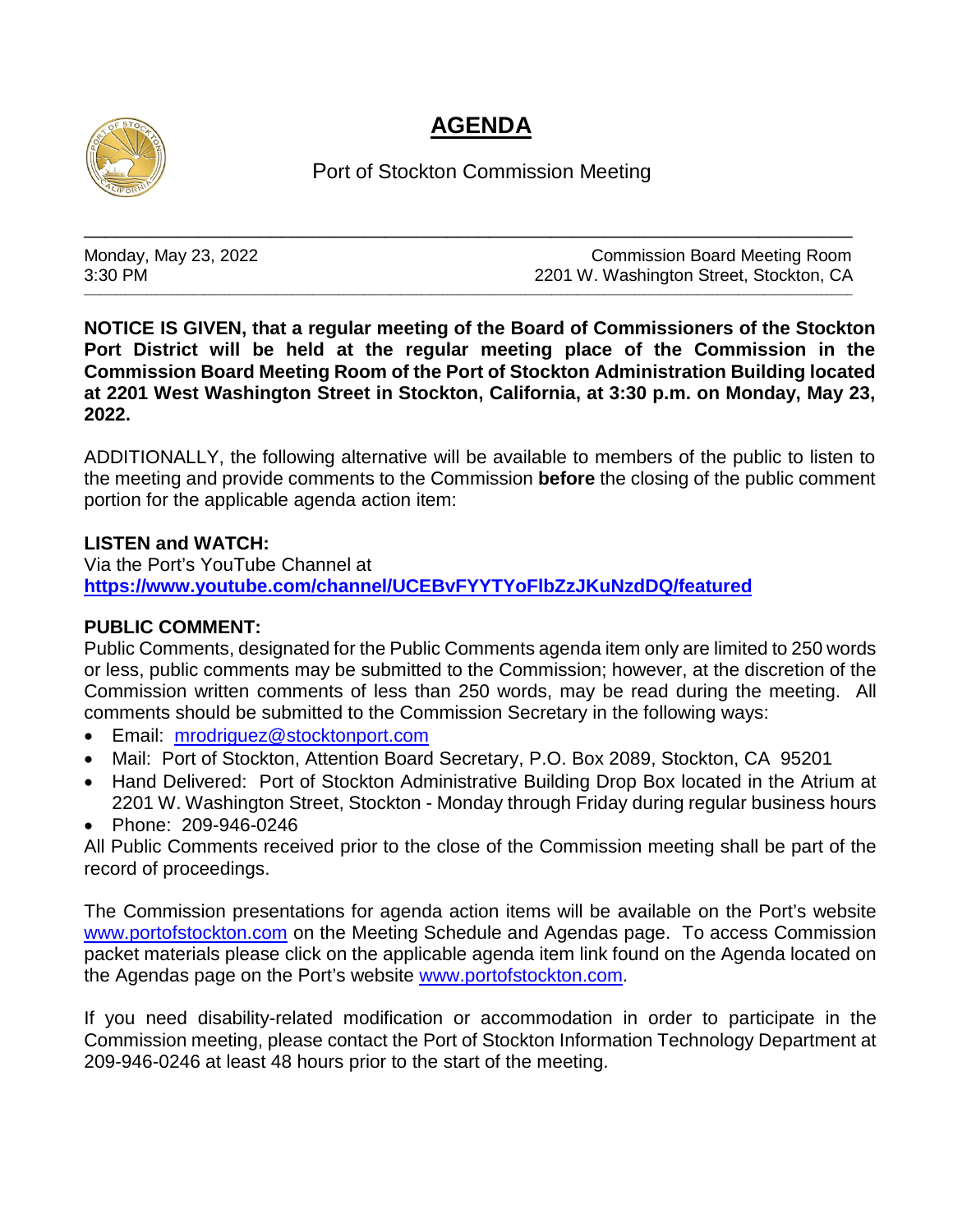- 1. CALL TO ORDER
- 2. ROLL CALL

## 3. CONSENT CALENDAR

*All Consent Calendar items will be acted upon under one vote unless specifically removed by a Commissioner, the Port Director or a member of the public*

- A. Minutes of April 18, 2022 Meeting
- B. Approval of the Port of Stockton Annual Utility Wildfire Mitigation Plan **[View Here](https://www.portofstockton.com/wp-content/uploads/2022/05/ConsentItemB.pdf)**
- C. Consideration and possible approval for the Port Director to execute a Preliminary Engineering Services Agreement for the Rail Bridge and Rail Improvements Project review and diagnostic evaluation with BNSF Railway Company for an amount not-toexceed \$150,000.00 **[View Here](https://www.portofstockton.com/wp-content/uploads/2022/05/ConsentItemC.pdf)**
- D. Consideration and possible approval for the Port Director to purchase the server support renewal agreement from I.T. Savvy for an amount not-to-exceed \$92,214.00 **[View Here](https://www.portofstockton.com/wp-content/uploads/2022/05/ConsentItemD.pdf)**
- E. Consideration and possible approval for the Port Director to purchase licensing, support and maintenance renewal for the Port's I.T. monitoring system from I.T. Savvy for an amount not-to-exceed \$108,974.93 **[View Here](https://www.portofstockton.com/wp-content/uploads/2022/05/ConsentItemE.pdf)**
- F. Consideration and possible approval for the Port Director to purchase a back-up storage solution from I.T. Savvy for an amount not-to-exceed \$161,773.54 **[View Here](https://www.portofstockton.com/wp-content/uploads/2022/05/ConsentItemF.pdf)**
- 4. CONSIDERATION OF ITEMS REMOVED FROM THE CONSENT CALENDAR
- 5. INFORMATIONAL PRESENTATION OF THIRD QUARTER 2022-2021 FISCAL YEAR FINANCIAL STATEMENTS
- 6. CONSIDERATION AND POSSIBLE APPROVAL FOR THE PORT DIRECTOR TO EXECUTE THE AMENDED AGREEMENT FOR THE MANDEVILLE ISLAND DREDGE PLACEMENT SITE AND APPROVE THE PAYMENT OF \$198,440.00 TO MANDEVILLE ISLAND **[View Here](https://www.portofstockton.com/wp-content/uploads/2022/05/AgendaItem6.pdf)**